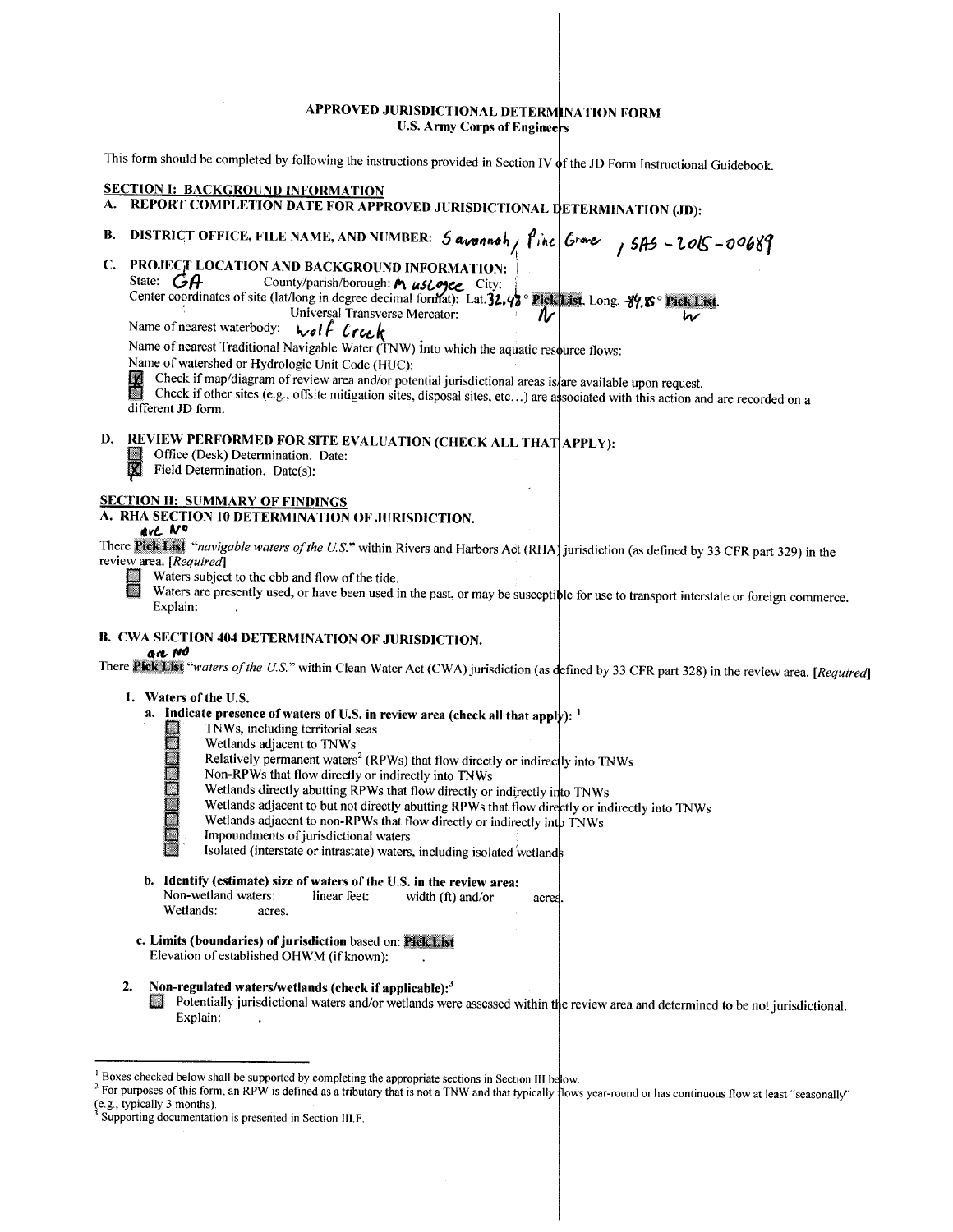#### SECTION III: CWA ANALYSIS

#### A. TNWs AND WETLANDS ADJACENT TO TNWs

The agencies will assert jurisdiction over TNWs and wetlands adjacent to TNWs. If the aquatic resource is a TNW, complete Section III.A.1 and Section III.D.1. only; if the aquatic resource is a wetland adjacent to a TNW, complete Sections III.A.1 and 2 and Section 111.D.1.; otherwise, see Section 111.B below.

I. TNW Identify TNW:

Summarize rationale supporting determination:

2. Wetland adjacent to TNW Summarize rationale supporting conclusion that wetland is "adjacent":

### B. CHARACTERISTICS OF TRIBUTARY (THAT IS NOT A TNW) AND IT\$ ADJACENT WETLANDS (IF ANY):

This section summarizes information regarding characteristics of the tributary and its adjacent wetlands, if any, and it helps determine whether or not the standards for jurisdiction established under *Rapanos* have been met.

The agencies will assert jurisdiction over non-navigable tributaries of TNWs where the tributaries are "relatively permanent waters" (RPWs), i.e. tributaries that typically flow year-round or have continuous flow at least seasonally (e.g., typically 3 months). A wetland that directly abuts an RPW is also jurisdictional. If the quatic resource is not a TNW, but has year-round (perennial) flow, skip to Section 111.D.2. If the aquatic resource is a wetland irectly abutting a tributary with perennial flow, skip to Section 111.D.4.

A wetland that is adjacent to but that does not directly abut an RPW requires a significant nexus evaluation. Corps districts and EPA regions will include in the record any available information that documents the existence of a significant nexus between a relatively permanent tributary that is not perennial (and its adjacent wetlands if any) and a traditional navigable water, even though a significant nexus finding is not required as a matter of law.

If the waterbody<sup>4</sup> is not an RPW, or a wetland directly abutting an RPW, a JD will require additional data to determine if the waterbody has a significant nexus with a TNW. If the tributary has adjacent wetlands, the significant nexus evaluation must consider the tributary in combination with all of its adjacent wetlands. This ignificant nexus evaluation that combines, for analytical purposes, the tributary and all of its adjacent wetlands is used whether the review area identified in the JD request is the tributary, or its adjacent wetlands, or both. If the JD covers a tributary with adjacent wetlands, complete Section III.B.1 for the tributary, Section III.B.2 for any onsite wetlands, and Section III.B.3 for all wetlands adjacent to that tributary, both onsite and offsite. The determination whether a significant nexus exists is determin din Section 111.C below.

- I. Characteristics of non-TNWs that flow directly or indirectly into TNW
	- (i) General Area Conditions:
		- Watershed size: **Pick List** Drainage area: Pick Lis Average annual rainfall: inches Average annual snowfall: inches

# (ii) Physical Characteristics:

- (a) Relationship with TNW:
	- Tributary flows directly into TNW.  $\Box$  Tributary flows through **Pick List** tributaries before entering TNW.

|  | Project waters are <b>Pick List</b> river miles from TNW.             |
|--|-----------------------------------------------------------------------|
|  | Project waters are <b>Pick List</b> river miles from RPW.             |
|  | Project waters are Pick List aerial (straight) miles from TNW.        |
|  | Project waters are <b>Pick List</b> aerial (straight) miles from RPW. |
|  | Project waters cross or serve as state boundaries. Explain:           |

Identify flow route to  $TW^5$ : Tributary stream order, if known:

<sup>&</sup>lt;sup>4</sup> Note that the Instructional Guidebook contains additional information regarding swales, ditches, washes, and erosional features generally and in the arid **West**.

<sup>&</sup>lt;sup>5</sup> Flow route can be described by identifying, e.g., tributary a, which flows through the review ared, to flow into tributary b, which then flows into TNW.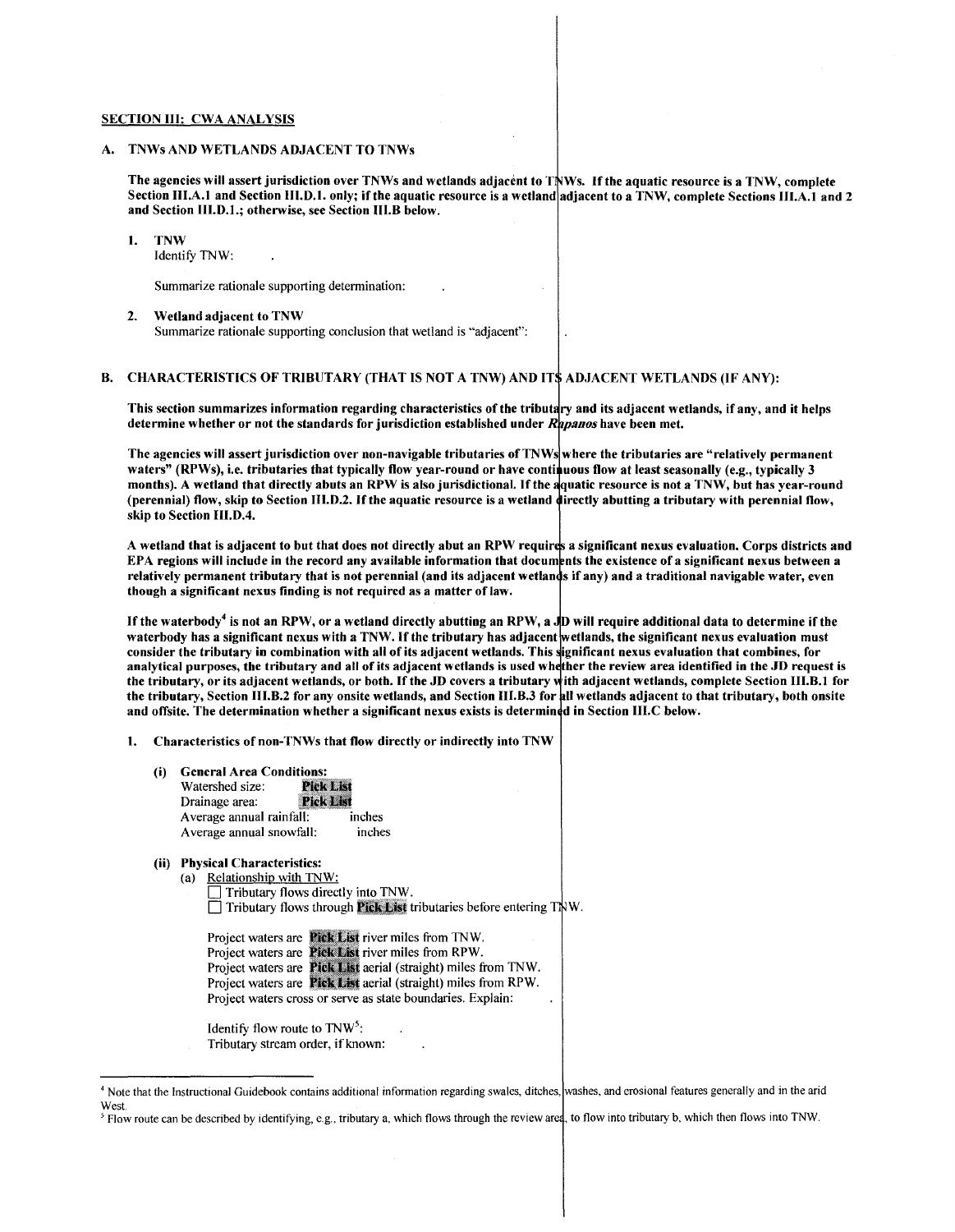|   | (b) General Tributary Characteristics (check all that apply):<br>Tributary is:<br>Natural<br>Artificial (man-made). Explain:<br>Manipulated (man-altered). Explain:                                                                                                                                                                                                                                                                 |                                                                                                                                                                                                                |
|---|-------------------------------------------------------------------------------------------------------------------------------------------------------------------------------------------------------------------------------------------------------------------------------------------------------------------------------------------------------------------------------------------------------------------------------------|----------------------------------------------------------------------------------------------------------------------------------------------------------------------------------------------------------------|
|   | Tributary properties with respect to top of bank (estimate):<br>Average width:<br>feet<br>Average depth:<br>feet<br>Average side slopes: Pick List.                                                                                                                                                                                                                                                                                 |                                                                                                                                                                                                                |
|   | Primary tributary substrate composition (check all that apply):<br>Silts<br>  Sands<br>Cobbles<br>Gravel<br>  Bedrock<br>Vegetation. Type/% cover:<br>Other. Explain:                                                                                                                                                                                                                                                               | Concrete<br>Muck                                                                                                                                                                                               |
|   | Tributary condition/stability [e.g., highly eroding, sloughing banks]. Explain:<br>Presence of run/riffle/pool complexes. Explain:<br>Tributary geometry: Pick List<br>Tributary gradient (approximate average slope):<br>$\%$                                                                                                                                                                                                      |                                                                                                                                                                                                                |
|   | $(c)$ Flow:<br>Tributary provides for: Pick List<br>Estimate average number of flow events in review area/year: Pick List<br>Describe flow regime:<br>Other information on duration and volume:                                                                                                                                                                                                                                     |                                                                                                                                                                                                                |
|   | Surface flow is: Pick List. Characteristics:                                                                                                                                                                                                                                                                                                                                                                                        |                                                                                                                                                                                                                |
|   | Subsurface flow: Pick List. Explain findings:<br>$\Box$ Dye (or other) test performed:                                                                                                                                                                                                                                                                                                                                              |                                                                                                                                                                                                                |
|   | Tributary has (check all that apply):<br>$\Box$ Bed and banks<br>OHWM <sup>6</sup> (check all indicators that apply):<br>clear, natural line impressed on the bank<br>changes in the character of soil<br>$\Box$ shelving<br>vegetation matted down, bent, or absent<br>leaf litter disturbed or washed away<br>scour<br>sediment deposition<br>water staining<br>other (list):<br>$\Box$ Discontinuous OHWM. <sup>7</sup> Explain: | the presence of litter and debris<br>destruction of terrestrial vegetation<br>the presence of wrack line<br>sediment sorting<br>multiple observed or predicted flow events<br>abrupt change in plant community |
| ł | If factors other than the OHWM were used to determine lateral extent of CWA jurisdiction (check all that apply):<br>High Tide Line indicated by:<br>oil or scum line along shore objects<br>fine shell or debris deposits (foreshore)<br>physical markings;<br>physical markings/characteristics<br>tidal gauges<br>other (list):                                                                                                   | Mean High Water Mark indicated by:<br>survey to available datum;<br>vegetation lines/changes in vegetation types.                                                                                              |
|   | (iii) Chemical Characteristics:<br>Characterize tributary (e.g., water color is clear, discolored, oily film; water quality; general watershed characteristics, etc.).<br>Explain:<br>Identify specific pollutants, if known:                                                                                                                                                                                                       |                                                                                                                                                                                                                |
|   |                                                                                                                                                                                                                                                                                                                                                                                                                                     |                                                                                                                                                                                                                |

 $\bar{\mathbf{v}}$ 

<sup>&</sup>quot;A natural or man-made discontinuity in the OHWM does not necessarily sever jurisdiction (e.g., here the stream temporarily flows underground, or where the OHWM has been removed by development or agricultural practices). Where there is a break in the OHWM that is unrelated to the waterbody's flow regime (e.g., flow over a rock outcrop or through a culvert), the agencies will look for indicators of flow above and below the break.<br><sup>7</sup>Ibid.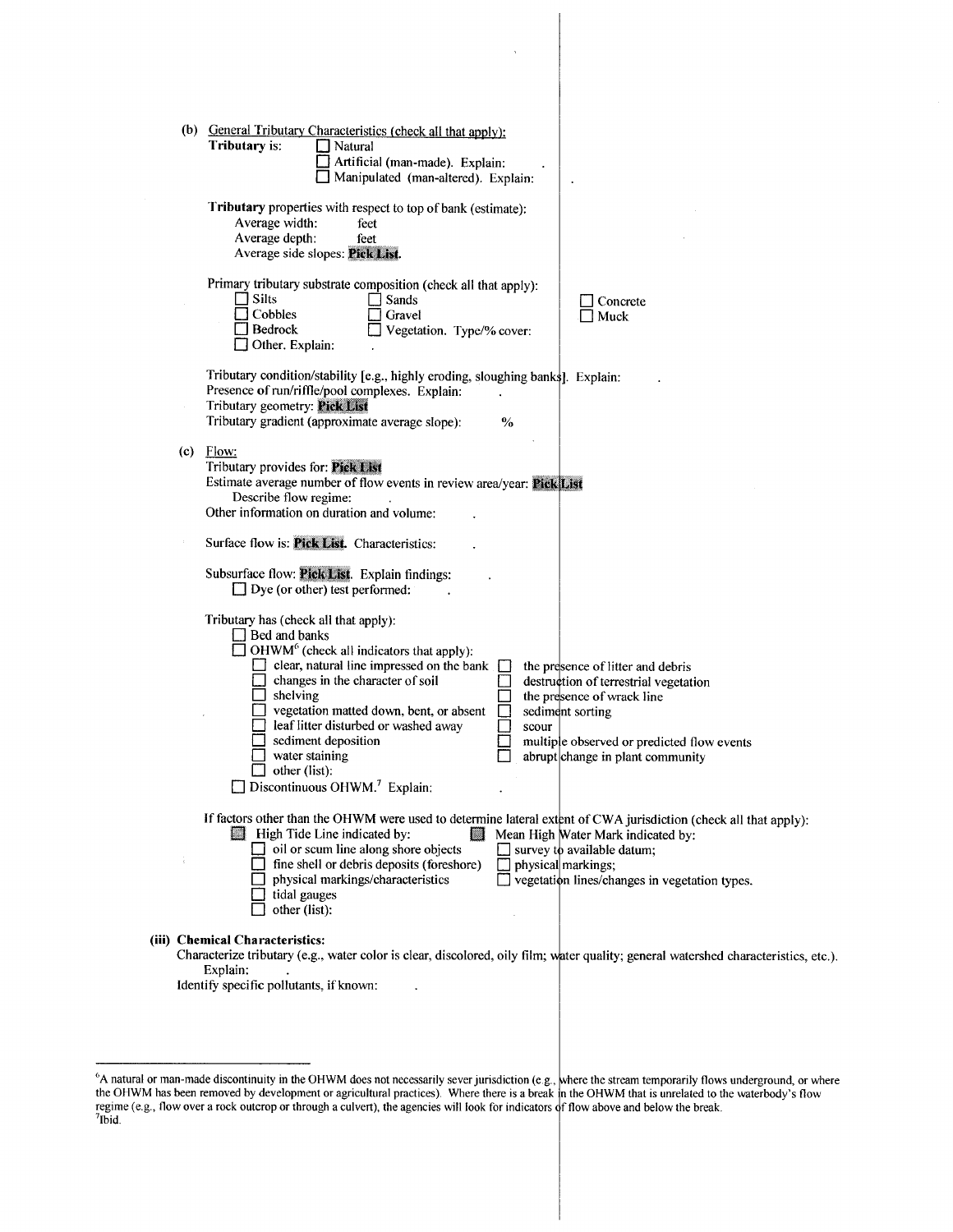|    | (iv) Biological Characteristics. Channel supports (check all that apply);<br>Riparian corridor. Characteristics (type, average width):<br>Wetland fringe. Characteristics:<br>Habitat for:<br>Federally Listed species. Explain findings:<br>$\Box$ Fish/spawn areas. Explain findings:<br>□ Other environmentally-sensitive species. Explain findings:<br>Aquatic/wildlife diversity. Explain findings:     |  |
|----|--------------------------------------------------------------------------------------------------------------------------------------------------------------------------------------------------------------------------------------------------------------------------------------------------------------------------------------------------------------------------------------------------------------|--|
| 2. | Characteristics of wetlands adjacent to non-TNW that flow directly or indirectly into TNW                                                                                                                                                                                                                                                                                                                    |  |
|    | <b>Physical Characteristics:</b><br>(i)<br>(a) General Wetland Characteristics:<br>Properties:<br>Wetland size:<br>acres<br>Wetland type. Explain:<br>Wetland quality. Explain:<br>Project wetlands cross or serve as state boundaries. Explain:                                                                                                                                                             |  |
|    | (b) General Flow Relationship with Non-TNW:<br>Flow is: Pick List. Explain:                                                                                                                                                                                                                                                                                                                                  |  |
|    | Surface flow is: Pick List<br>Characteristics:                                                                                                                                                                                                                                                                                                                                                               |  |
|    | Subsurface flow: Pick List. Explain findings:<br>$\Box$ Dye (or other) test performed:                                                                                                                                                                                                                                                                                                                       |  |
|    | (c) Wetland Adjacency Determination with Non-TNW:<br>$\Box$ Directly abutting<br>Not directly abutting<br>Discrete wetland hydrologic connection. Explain:<br>Ecological connection. Explain:<br>Separated by berm/barrier. Explain:                                                                                                                                                                         |  |
|    | (d) Proximity (Relationship) to TNW<br>Project wetlands are Pick List river miles from TNW.<br>Project waters are Pick List aerial (straight) miles from TNW.<br>Flow is from: Pick List.<br>Estimate approximate location of wetland as within the <b>Pick List</b> floodplain.                                                                                                                             |  |
|    | <b>Chemical Characteristics:</b><br>(ii)<br>Characterize wetland system (e.g., water color is clear, brown, oil film on surface; water quality; general watershed<br>characteristics; etc.). Explain:<br>Identify specific pollutants, if known:                                                                                                                                                             |  |
|    | (iii) Biological Characteristics. Wetland supports (check all that apply):<br>Riparian buffer. Characteristics (type, average width):<br>Vegetation type/percent cover. Explain:<br>Habitat for:<br>Federally Listed species. Explain findings:<br>Fish/spawn areas. Explain findings:<br>$\Box$ Other environmentally-sensitive species. Explain findings:<br>Aquatic/wildlife diversity. Explain findings: |  |
| 3. | Characteristics of all wetlands adjacent to the tributary (if any)<br>All wetland(s) being considered in the cumulative analysis: Pick List<br>) acres in total are being considered in the cumulative analysis.<br>Approximately (                                                                                                                                                                          |  |
|    |                                                                                                                                                                                                                                                                                                                                                                                                              |  |
|    |                                                                                                                                                                                                                                                                                                                                                                                                              |  |
|    |                                                                                                                                                                                                                                                                                                                                                                                                              |  |
|    |                                                                                                                                                                                                                                                                                                                                                                                                              |  |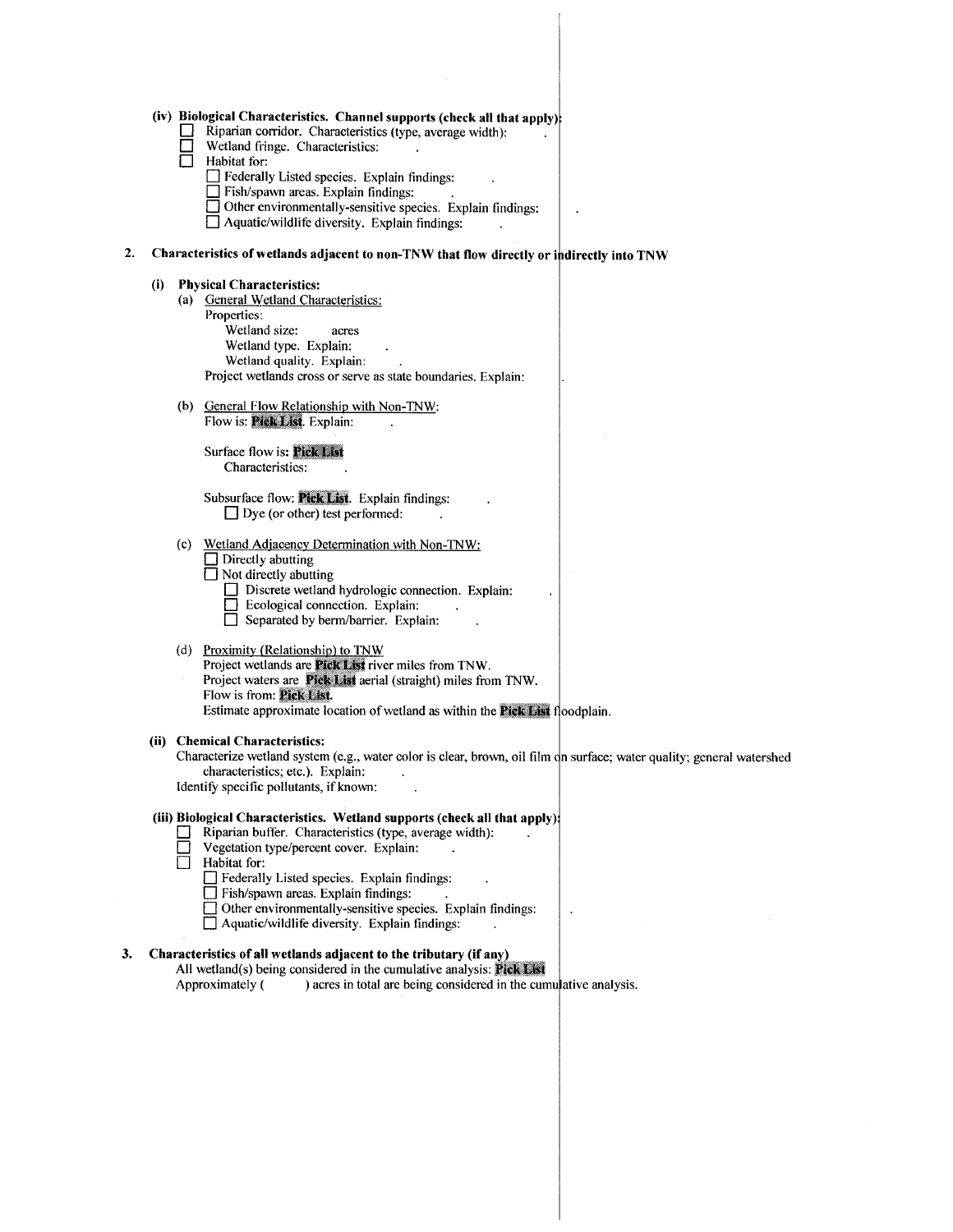For each wetland, specify the following:

 $Directly$  abuts?  $(Y/N)$  Size (in acres) Directly abuts?  $(Y/N)$  Size (in acres)

Summarize overall biological, chemical and physical functions being performed:

# C. SIGNIFICANT NEXUS DETERMINATION

A significant nexus analysis will assess the flow characteristics and functions of the tributary itself and the functions performed by any wetlands adjacent to the tributary to determine if they significantly affect the chemical, physical, and biological integrity of a TNW. For each of the following situations, a significant nexus exists if the tributary, in combination with all of its adjacent wetlands, has more than a speculative or insubstantial effect on the chemical, physical and/or biological integrity of a TNW. Considerations when evaluating significant nexus include, but are not limited to the volume, duration, and frequency of the flow of water in the tributary and its proximity to a TNW, and the functions performed by the tributary and all its adjacent wetlands. It is not appropriate to determine significant nexus based solely on any specific threshold of distance (e.g. between a tributary and its adjacent wetland or between a tributary and the TNW). Similarly, the fact an adjacent wetland lies within or outside of a floodplain is not solely determinative of significant nexus.

Draw connections between the features documented and the effects on the T W, as identified in the *Rapanos* Guidance and discussed in the Instructional Guidebook. Factors to consider include, for ex mple:

- Does the tributary, in combination with its adjacent wetlands (if any), have the capacity to carry pollutants or flood waters to TNWs, or to reduce the amount of pollutants or flood waters reaching a TNW?
- Does the tributary, in combination with its adjacent wetlands (if any), provide habitat and lifecycle support functions for fish and other species, such as feeding, nesting, spawning, or rearing young for species that are present in the TNW?
- Does the tributary, in combination with its adjacent wetlands (if any), have the capacity to transfer nutrients and organic carbon that support downstream foodwebs?
- Does the tributary, in combination with its adjacent wetlands (if any), have ther relationships to the physical, chemical, or biological integrity of the TNW?

### Note: the above list of considerations is not inclusive and other functions observed or known to occur should be documented below:

- 1. Significant nexus findings for non-RPW that has no adjacent wetlands and flows directly or indirectly into TNWs. Explain findings of presence or absence of significant nexus below, based on the trib tary itself, then go to Section Ill.D:
- 2. Significant nexus findings for non-RPW and its adjacent wetlands, where the non-RPW flows directly or indirectly into TNWs. Explain findings of presence or absence of significant nexus below, based on the tributary in combination with all of its adjacent wetlands, then go to Section 111.D:
- 3. Significant nexus findings for wetlands adjacent to an RPW but that do ot directly abut the RPW. Explain findings of presence or absence of significant nexus below, based on the tributary in combination with all of its adjacent wetlands, then go to Section III D:

# D. DETERMINATIONS OF JURISDICTIONAL FINDINGS. THE SUBJECT WATERS/WETLANDS ARE (CHECK ALL THAT APPLY):

- 1. TNWs and Adjacent Wetlands. Check all that apply and provide size estimates in review area:<br>II TNWs: linear feet width (ft), Or, acres.<br>II Wetlands adjacent to TNWs: acres.
- 2. RPWs that flow directly or indirectly into TNWs.
	- III Tributaries of TNWs where tributaries typically flow year-round are jurisdictional. Provide data and rationale indicating that tributary is perennial:
	- **Filturies of TNW where tributaries have continuous flow "seasonally"** (e.g., typically three months each year) are jurisdictional. Data supporting this conclusion is provided at Section II .B. Provide rationale indicating that tributary flows seasonally: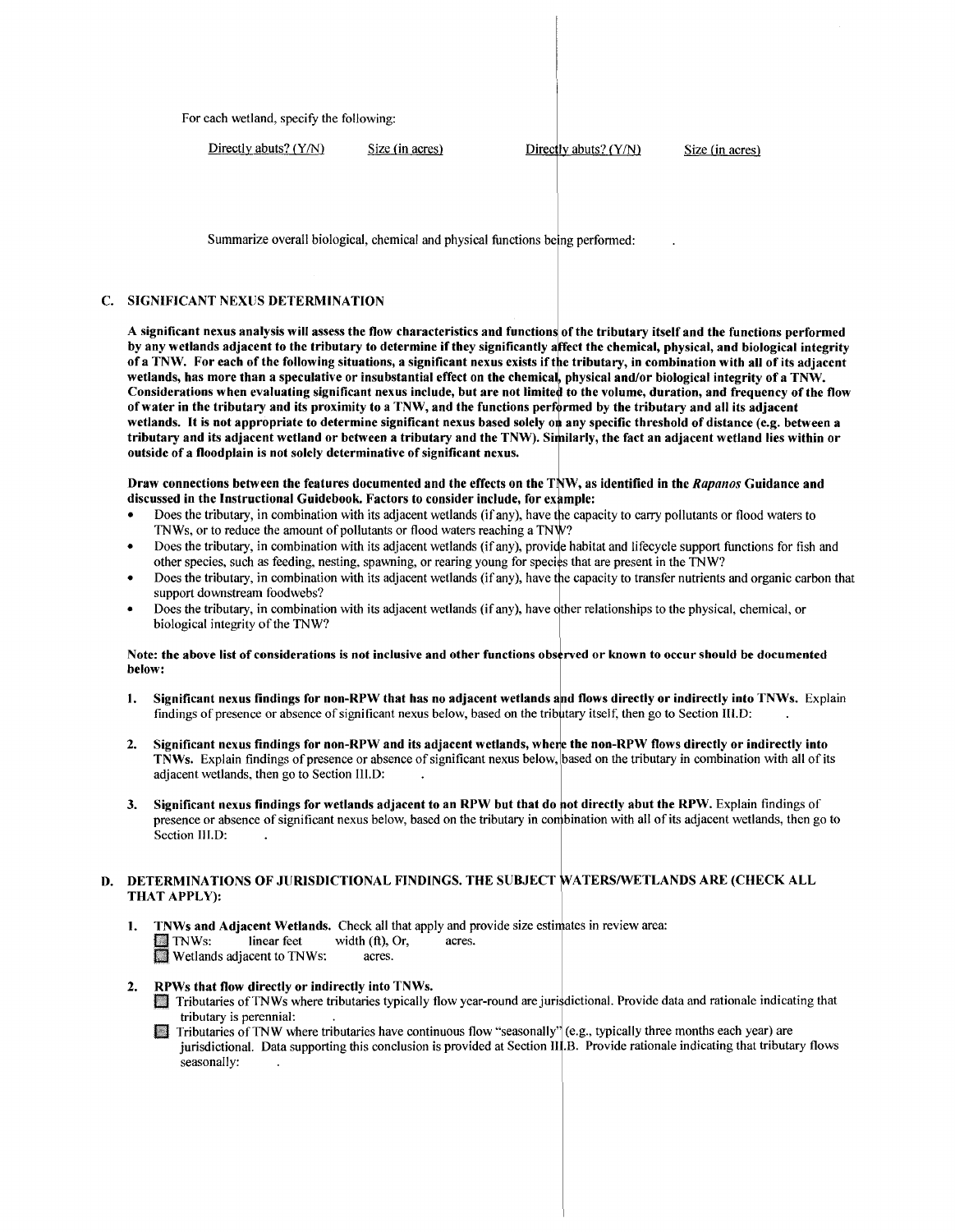Provide estimates for jurisdictional waters in the review area (check all that apply):<br>
Tributary waters: linear feet width (ft).

- Tributary waters: linear feet width  $(ft)$ .
	- Other non-wetland waters: acres.
	- Identify type(s) of waters:

# 3. Non-RPWs<sup>8</sup> that flow directly or indirectly into TNWs.

Waterbody that is not a TNW or an RPW, but flows directly or indirectly into a TNW, and it has a significant nexus with a TNW is jurisdictional. Data supporting this conclusion is provided at Section III.C.

Provide estimates for jurisdictional waters within the review area (check all that apply):<br>
Tributary waters: linear feet width (ft).

- III Tributary waters: linear feet width (ft).
- **IJ** Other non-wetland waters: acres.
	- Identify type(s) of waters:

# 4. Wetlands directly abutting an RPW that flow directly or indirectly into TNWs.

- Wetlands directly abut RPW and thus are jurisdictional as adjacent wetlands.
	- III Wetlands directly abutting an RPW where tributaries typically flow year-round. Provide data and rationale indicating that tributary is perennial in Section III.D.2, above. Provide rationale indicating that wetland is directly abutting an RPW:
	- l!I Wetlands directly abutting an RPW where tributaries typically flow "seasonally.'' Provide data indicating that tributary is seasonal in Section III.B and rationale in Section III.D.2, above. Provide rationale indicating that wetland is directly abutting an RPW:

Provide acreage estimates for jurisdictional wetlands in the review area: acres.

- 5. Wetlands adjacent to but not directly abutting an RPW that flow directly or indirectly into TNWs.
	- Wetlands that do not directly abut an RPW, but when considered in combination with the tributary to which they are adjacent and with similarly situated adjacent wetlands, have a significant nexus with a TNW are jurisidictional. Data supporting this conclusion is provided at Section IIl.C.

Provide acreage estimates for jurisdictional wetlands in the review area:  $\parallel$  acres.

### 6. Wetlands adjacent to non-RPWs that flow directly or indirectly into TNWs.

Wetlands adjacent to such waters, and have when considered in combination with the tributary to which they are adjacent and with similarly situated adjacent wetlands, have a significant nexus with a TNW are jurisdictional. Data supporting this conclusion is provided at Section 111.C.

Provide estimates for jurisdictional wetlands in the review area: acres.

## 7. Impoundments of jurisdictional waters.<sup>9</sup>

- As a general rule, the impoundment of a jurisdictional tributary remains jurisdictional. Impoundments of jurisdictional waters.<sup>9</sup><br>As a general rule, the impoundment of a jurisdictional tributary remains jurisdiction<br>Demonstrate that impoundment was created from "waters of the U.S.," or<br>Demonstrate that water
- **III**
- Demonstrate that water meets the criteria for one of the categories presented above  $(1-6)$ , or

Demonstrate that water is isolated with a nexus to commerce (see E below).

### E. ISOLATED [INTERSTATE OR INTRA-STATE) WATERS, INCLUDING SOLATED WETLANDS, THE USE, DEGRADATION OR DESTRUCTION OF WHICH COULD AFFECT INTERSTATE COMMERCE, INCLUDING ANY SUCH WATERS (CHECK ALL THAT APPLY):<sup>10</sup>

- 
- which are or could be used by interstate or foreign travelers for recreational or other purposes.<br>In from which fish or shell fish are or could be taken and sold in interstate or foreign commerce.
- which are or could be used for industrial purposes by industries in interstate commerce.<br>Interstate isolated waters. Explain:
- Interstate isolated waters. Explain:<br>1. Other factors. Explain:
- Other factors. Explain:

#### Identify water body and summarize rationale supporting determination:

<sup>&</sup>lt;sup>8</sup>See Footnote #3.

<sup>&</sup>lt;sup>9</sup> To complete the analysis refer to the key in Section III.D.6 of the Instructional Guidebook.<br><sup>10</sup> Prior to asserting or declining CWA jurisdiction based solely on this category, Corps Districts will elevate the action review consistent with the process described in the Corps/EPA *Memorandum Regarding CWA Act Jurisdiction Following Rapanos.*